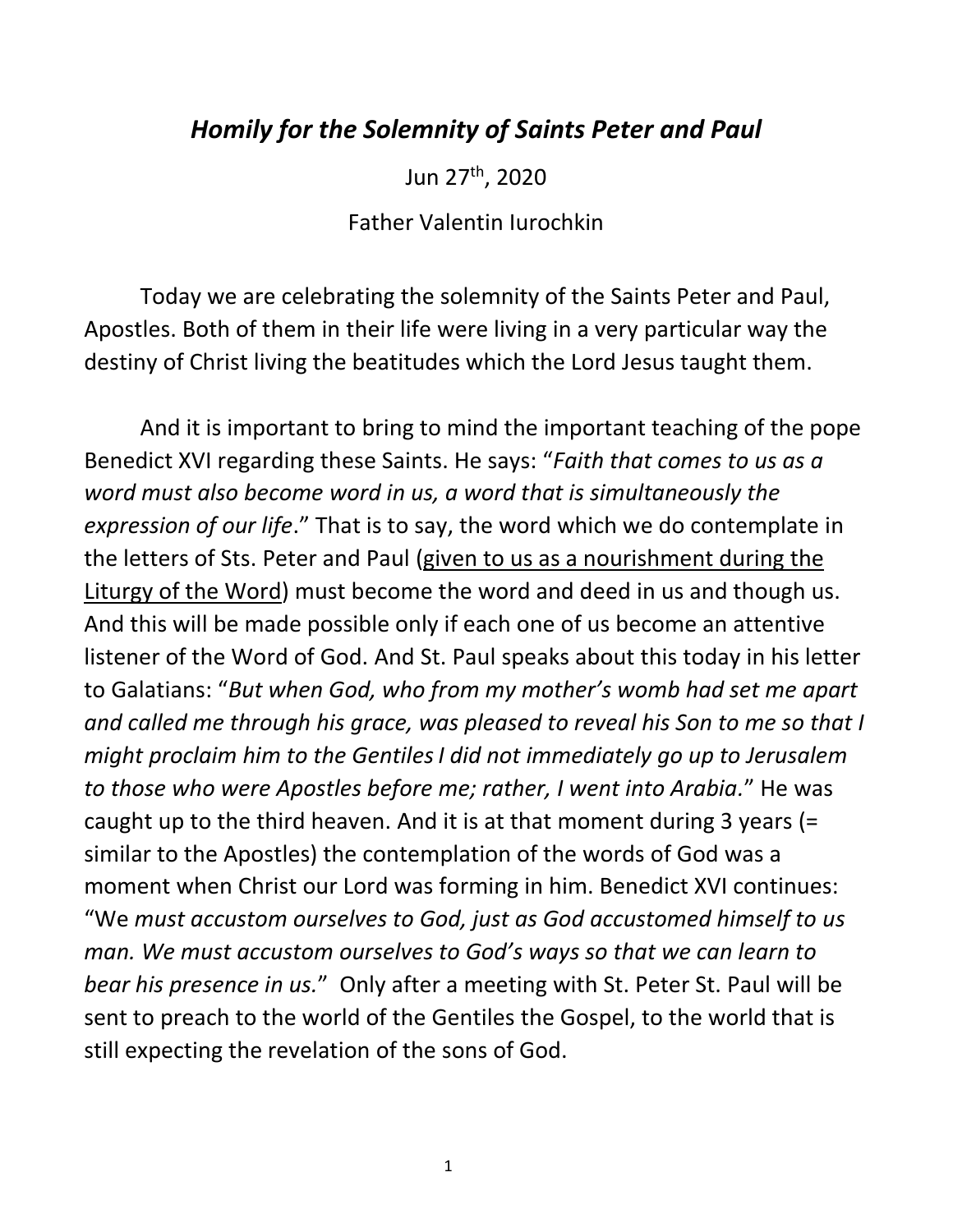We have started this homily by saying that the Apostles were living in a very particular way the beatitudes. Both of them were persecuted and suffered martyrdom for the sake of righteousness. In fact, St. Paul writes in his letters: "*We are treated as impostors, and yet are true; as unknown, and yet well known; as dying and behold we live; as punished and yet not killed; as sorrowful, yet always rejoicing; as poor, yet making many rich; as having nothing, and yet possessing everything" (2 Cor 6: 8-10). "We are afflicted in every way, but not crushed; perplexed, but not driven to despair; persecuted, but not forsaken; struck down, but not destroyed" (2 Cor 4:8-9).* St. Paul writes of his experience of suffering considering that he has been made "*the last of all*", and yet he experiences boundless joy. We can clearly see here the interconnection between of Cross and Resurrection: We are handed over to death *"so that the life of Jesus may be manifested in our mortal flesh" (2 Cor 4;11).* We can do everything in the One who gives us strength. This is so prophetic in our day. And Pope *Benedict XVI* in his book *Jesus of Nazareth* writes something very important concerning the life of every Christian, saying: "*In his messengers Christ himself still suffers, still hangs on the Cross. And yet He is risen, irrevocably risen. Although Jesus' messenger in this world is still living the story of Jesus' suffering, the splendor of the resurrection shines through, and it brings joy, a blessedness, greater than the happiness he could formerly have experienced on worldly path. Only now he realizes what real happiness, what true blessedness is.*"

Today's celebration of the Solemnity of the Apostles Peter and Paul, of their life and martyrdom, traces for us the destiny of life of every Christian. We as well, while living in this world in the midst of the struggles and difficulties, are called by God to follow their footsteps, so that the word they handed over to us, which we do contemplate here, may become at the same time the expression of our life until Christ is formed in us.